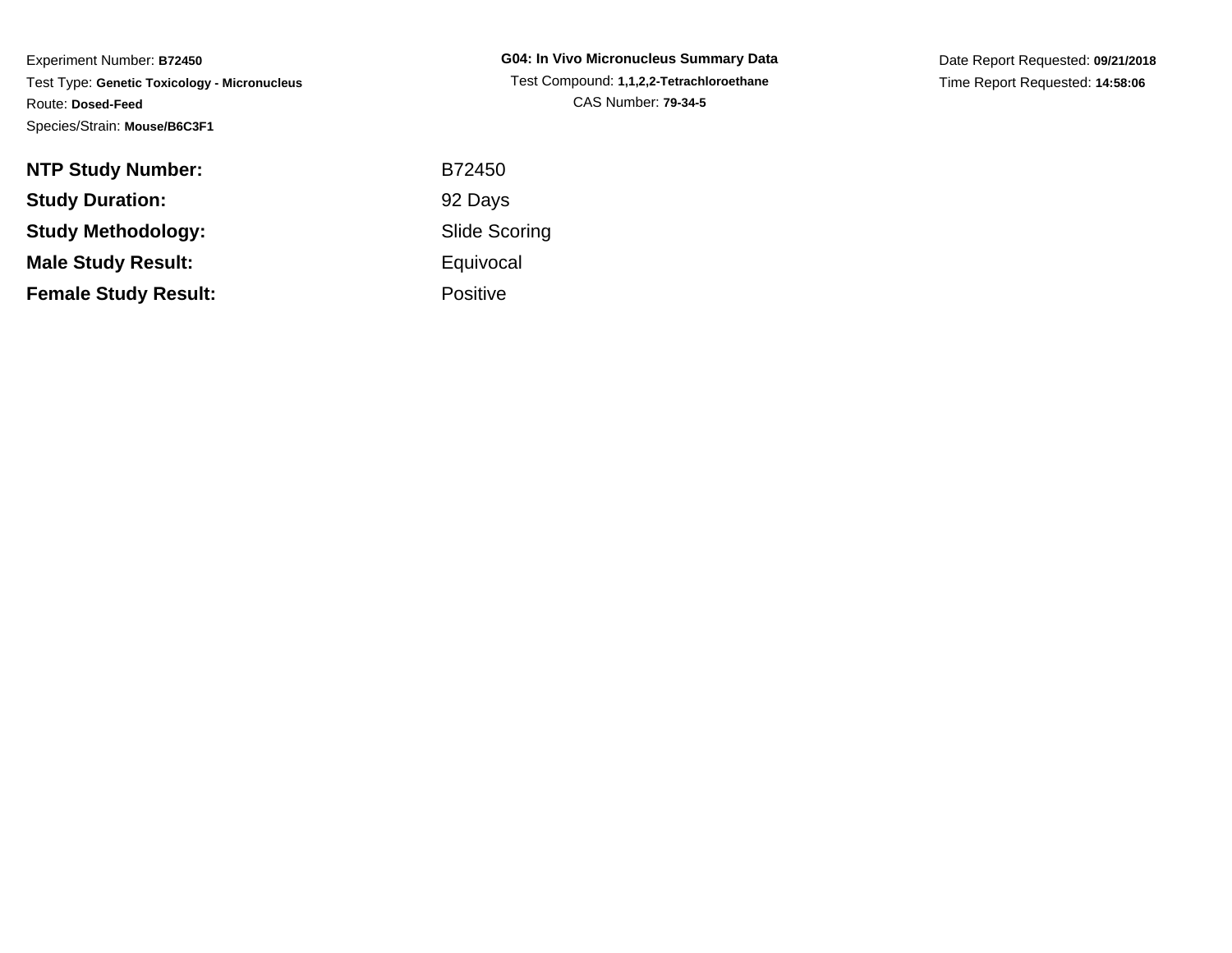|  |  |  |  | Tissue: Blood; Sex: Male; Number of Treatments: 92; Time interval between final treatment and cell sampling: 0 h |  |
|--|--|--|--|------------------------------------------------------------------------------------------------------------------|--|
|  |  |  |  |                                                                                                                  |  |

|                              | <b>MN NCE/1000</b> |                 |         |  |  |
|------------------------------|--------------------|-----------------|---------|--|--|
| Dose (mg/kg)                 | N                  | Mean ± SEM      | p-Value |  |  |
| Vehicle Control <sup>1</sup> | 5                  | $2.20 \pm 0.34$ |         |  |  |
| 88.0                         | 5                  | $2.50 \pm 0.27$ | 0.3307  |  |  |
| 175.0                        | 5                  | $2.60 \pm 0.19$ | 0.2816  |  |  |
| 350.0                        | 5                  | $2.90 \pm 0.29$ | 0.1632  |  |  |
| 700.0                        | 5                  | $3.40 \pm 0.10$ | 0.0542  |  |  |
| 1400.0                       | 5                  | $3.80 \pm 0.34$ | 0.0193  |  |  |
| Trend p-Value                |                    | $0.0080*$       |         |  |  |
|                              |                    |                 |         |  |  |

## Trial Summary: Equivocal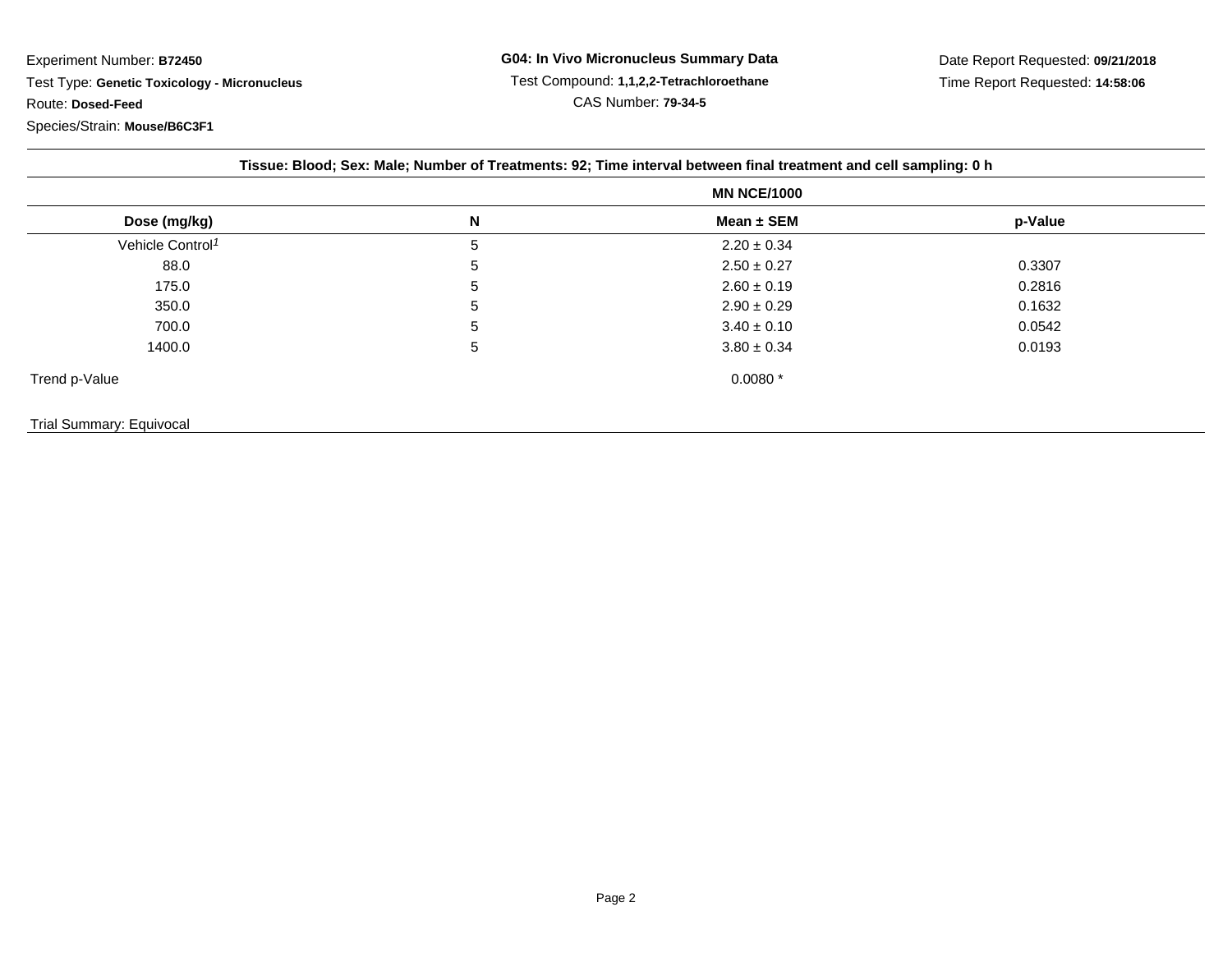|                              | <b>MN NCE/1000</b> |                 |             |
|------------------------------|--------------------|-----------------|-------------|
| Dose (mg/kg)                 | N                  | Mean $\pm$ SEM  | p-Value     |
| Vehicle Control <sup>1</sup> | 5                  | $1.80 \pm 0.25$ |             |
| 88.0                         | 5                  | $2.30 \pm 0.25$ | 0.2172      |
| 175.0                        | 5                  | $3.00 \pm 0.16$ | 0.0414      |
| 350.0                        | 5                  | $3.30 \pm 0.12$ | 0.0177      |
| 700.0                        | 5                  | $4.50 \pm 0.27$ | $< 0.001$ * |
| 1400.0                       | 5                  | $5.10 \pm 0.43$ | $< 0.001$ * |
| Trend p-Value                |                    | $< 0.001$ *     |             |